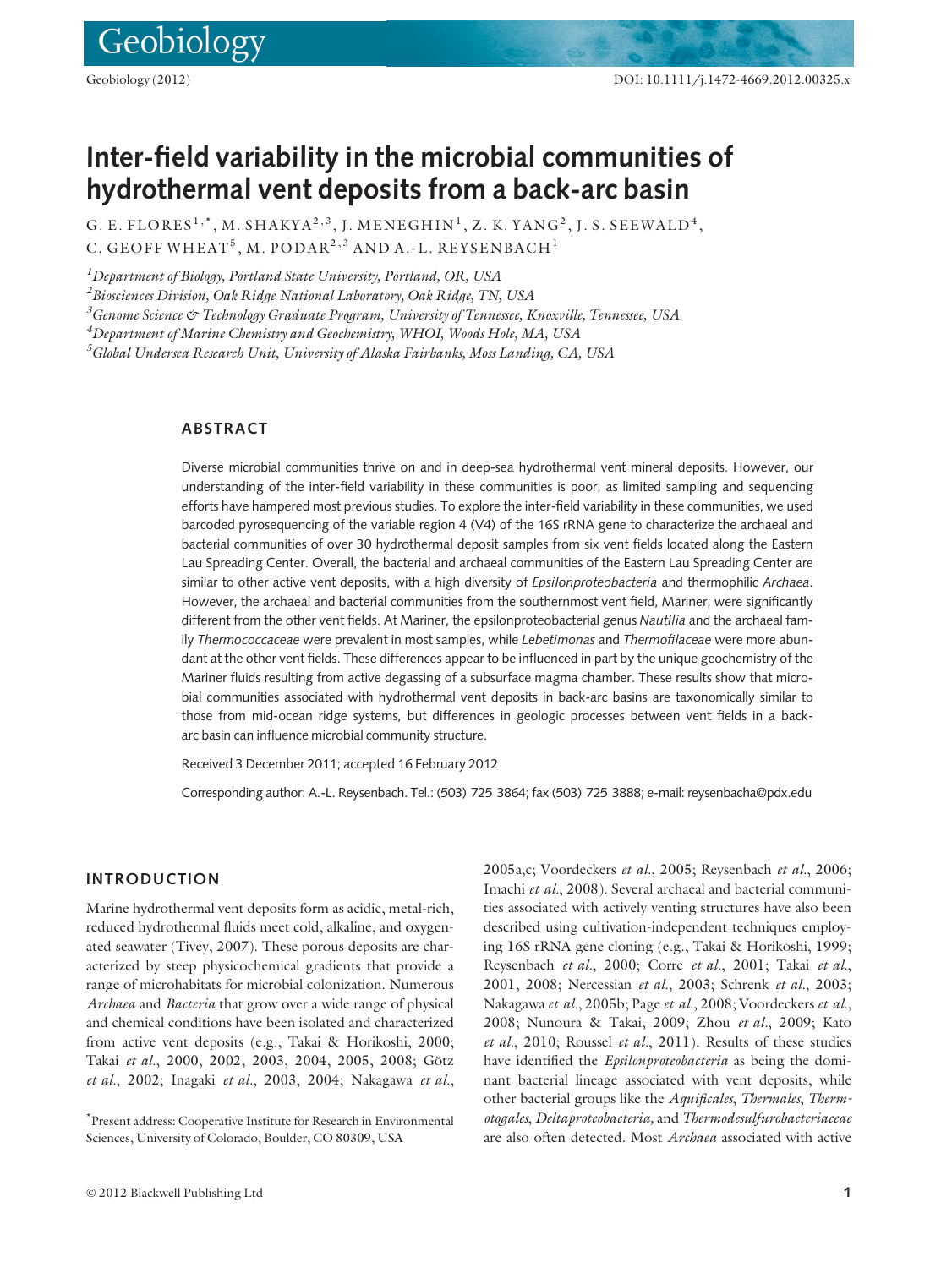vent deposits from cultivated lineages are thermophilic and belong to the Archaeoglobales, Thermococcales, Aciduliprofundales (DHVE2), Methanococcales, and Desulfurococcales. Numerous archaeal lineages with no relatives in culture have also been reported.

While we have general knowledge of archaeal and bacterial diversity associated with deep-sea hydrothermal deposits, we have a poor understanding of the inter-field variability of these communities, as most previous studies have been limited in sampling and sequencing efforts. These studies were usually limited to at most a handful of samples and less than a few hundred cloned sequences (e.g., Corre et al., 2001; Takai et al., 2001; Schrenk et al., 2003; Kormas et al., 2006; Page et al., 2008; Zhou et al., 2009), and therefore preclude statistical analysis of hypotheses regarding the observed patterns of biodiversity. To begin to overcome these limitations and increase the statistical rigor of analysis, we recently used barcoded pyrosequencing of the 16S rRNA gene to characterize and compare the archaeal and bacterial communities associated with many actively venting hydrothermal deposits from two vent fields located along a mid-ocean ridge (MOR) system, the Mid-Atlantic Ridge (MAR) (Flores et al., 2011a). Results showed that the microbial communities associated with deposits from the basalt-hosted Lucky Strike vent field were different than those from the peridotite-hosted Rainbow vent field. These community-level differences were attributed primarily to differences in the geochemistry, particularly the hydrogen  $(H<sub>2</sub>)$  concentration, of the hydrothermal fluids resulting from differences in host-rock composition.

Here, we extended this same barcoded pyrosequencing approach to characterize the communities of over 30 active hydrothermal deposits from six vent fields in a back-arc basin, the Eastern Lau Spreading Center (ELSC) (Fig. 1). Back-arc basins are extensional basins that form adjacent to island arcs and are geologically more diverse than MOR systems owing to the presence of both convergent and divergent plate boundaries. The spreading centers generated here support hydrothermal environments that are in many ways similar to MORs. However, the composition of hydrothermal fluids in back-arc basins are generally more variable than those from MORs owing to differences in magma composition, heterogeneity of island-arc crust versus oceanic crust, and from inputs of the subducting slab (Gamo et al., 2006). Thus, the unique geologic setting of the ELSC provided a natural laboratory to further explore factors influencing inter-field variability in microbial communities associated with active, high-temperature vent deposits. In characterizing the microbial communities, we sought to address the fundamental question of whether the archaeal and bacterial communities associated with active vent deposits from several vent fields along the ELSC were different from one another. Only by collecting multiple samples from each vent field and by utilizing high-throughput sequencing techniques could we attempt to address this question.



Fig. 1 Location of hydrothermal vent fields along the Eastern Lau Spreading Center in the southwestern Pacific Ocean. Map was modified from Ferrini et al. (2008) using the GeoMapApp (http://www.geomapapp.org/).

# METHODS

## Site description

The ELSC is a 397-km ridge segment that includes the Valu Fa Ridge (VFR), which together comprise the southernmost part of the spreading axis in the Lau back-arc basin (Ferrini et al., 2008; Mottl et al., 2011). The Lau back-arc basin and nearby Tofua arc formed in response to subduction of the Pacific plate beneath the Australian plate (Martinez et al., 2007). Located along the ELSC are at least six vent fields: Kilo Moana, Tow Cam, Tahi Moana, ABE, Tui Malila, and Mariner (Fig. 1).

The basalt-hosted Kilo Moana vent field (176°08.03'W, 20°03.15'S) is at the northern end of the ELSC at depths between 2606 and 2640 m where the spreading rate is fast and the crust is relatively thin (Martinez et al., 2006; Ferrini et al., 2008). Hydrothermal activity here occurs in three areas that extends north to south over approximately 130 m (Tivey et al., 2005; Ferrini et al., 2008). Dominant minerals present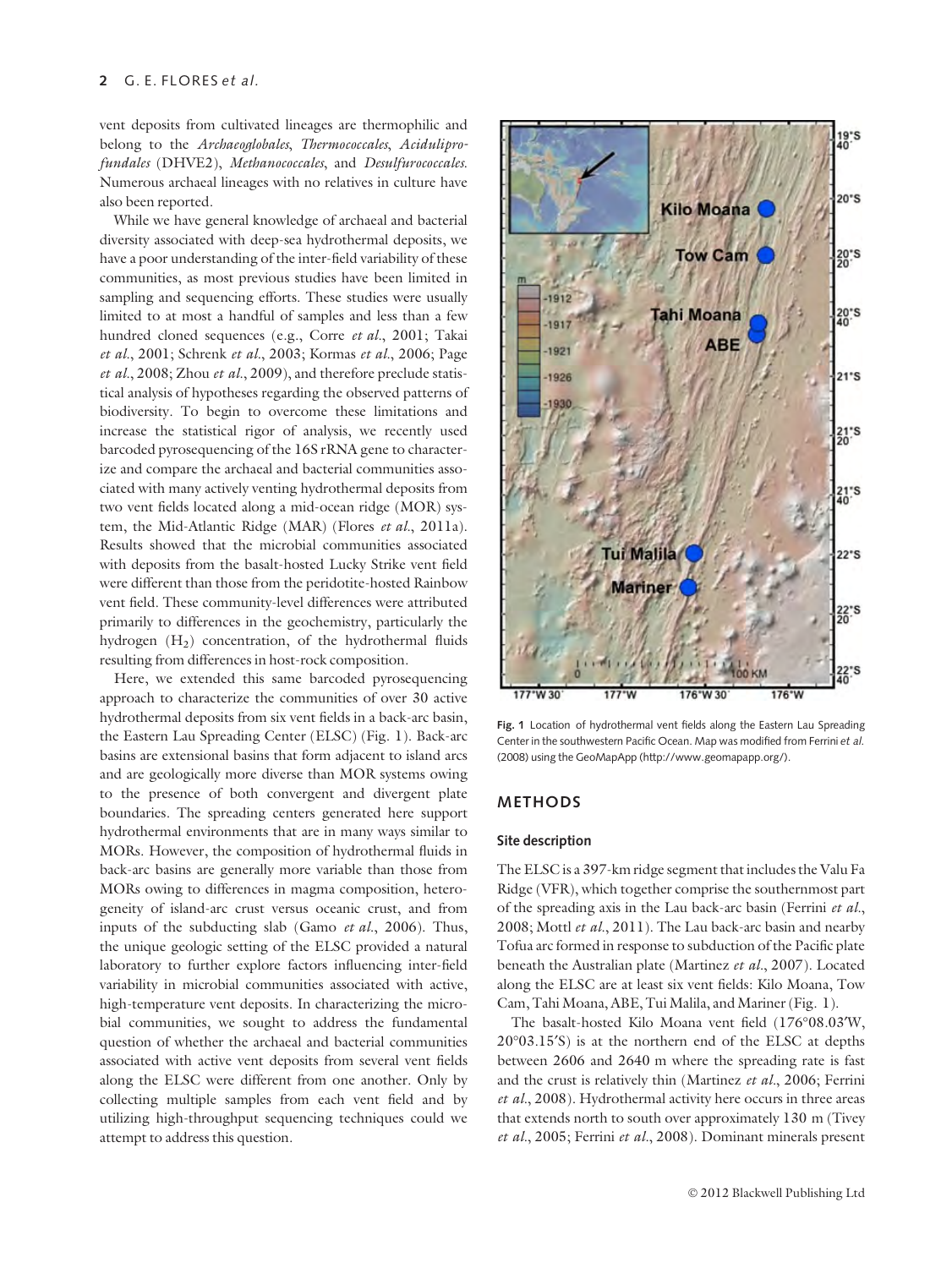in Kilo Moana deposits include cubic cubanite, chalcopyrite, and wurtzite, with pyrite and marcasite more prevalent in deposit exteriors (Tivey, 2007). The Tow Cam vent field  $(176°08.2'W, 20°19.0'S, 2690–2728 m)$  is located 29 km to the south of Kilo Moana and is also hosted on basaltic substrate (Ferrini et al., 2008). A newly discovered site 40 km to the south of Tow Cam, named Tahi Moana (176°10.5<sup>'</sup>W, 20°40.3'S), was also sampled. This site is basalt-hosted and lies at a depth of 2214–2260 m. Ten kilometers to the south of Tahi Moana is the ABE vent field (176°11.5<sup>o</sup>W, 20°45.8<sup>o</sup>S; 2104–2163 m). ABE is hosted in basaltic andesites (Tivey et al., 2012), and hydrothermal activity here extends 600 m along the NE–SW trending fault that dominates this region (Ferrini et al., 2008). Dominant minerals in ABE deposits include chalcopyrite and wurtzite with minor amounts of pyrite and barite, and trace amounts of galena (Tivey, 2007; Tivey et al., 2012). Approximately 140 km south of ABE on the VFR is the Tui Malila (176°34.06′W, 21°59.35′S, 1839– 1928 m) vent field (Ferrini et al., 2008). Although Tui Malila is on a different spreading segment than ABE, both vent fields are hosted in basaltic andesites and are crosscut by NE–SW faults (Ferrini et al., 2008). Hydrothermal activity at Tui Malila extends approximately 350 m north to south. Twenty-five kilometers south of Tui Malila is the Mariner (176°36.09°W, 22°10.82'S; 1877-1951 m) vent field. Like Tui Malila and ABE, Mariner is hosted in basaltic andesite, but dacites and rhyolites also lie close to the vents at Mariner (Tivey et al., 2012). Mariner deposits are lined with chalcopyrite, and bornite, with trace amounts of tennantite observed in midand exterior layers. Some structures are also barite-rich (Tivey, 2007).

Hydrothermal activity along the ELSC is influenced by changes in spreading rate, magma source, subduction influence, and host-rock composition from north to south (Mottl et al., 2011). In general, vent fluids of the northern fields (Kilo Moana, Tow Cam, ABE and Tui Malila) are characterized by compositions similar to those observed at typical MORs. The isotopic composition and/or abundance of numerous trace elements in these fluids, however, show systematic along-axis differences that are consistent with an increased influence of the subducted slab on crustal composition to the south. Moreover, these fields exhibit a systematic north–south decrease in temperature that is accompanied by an increase in pH and decreases in the concentrations of metabolically important compounds such aqueous  $H_2$ , hydrogen sulfide  $(H_2S)$ , and iron (Fe) (Mottl et al., 2011; Table 1). Relative to the northern vent fields, fluids from Mariner are substantially different in composition. In particular, Mariner fluids have higher concentrations of carbon dioxide  $(CO<sub>2</sub>)$ , H<sub>2</sub>S, Fe, and other transition metals and are hotter and more acidic relative to the northern vents. Many of the differences in Mariner fluid composition relative to the northern vents can be attributed to a greater input of acidic magmatic volatiles from an actively degassing magma chamber (Mottl et al., 2011).

#### Sample collection

Hydrothermal vent deposits were obtained from six vent fields along the ELSC in June/July 2009 during the TN236 cruise aboard the RV Thomas G. Thompson. Samples were collected using the remotely operated vehicle, ROV Jason II. Immediately after collection at the seafloor, samples were placed in sealed, custom-made bioboxes attached to the ROV to restrict flushing of samples by surrounding seawater during the ascent. With our custom bioboxes, we were able to collect at minimum eight different samples per dive, which greatly increased our ability to collect enough samples for this study, as sampling these structures is inherently difficult. Once shipboard, samples were subsampled as described previously with the outer few millimeters (up to approximately 5 mm) kept separate from the bulk sample (Götz et al., 2002; Reysenbach et al., 2006). These exterior samples were homogenized and stored in cryovials at  $-80$  °C (in 1.6 mL of aliquots, on average approximately 8 mL per sample) for subsequent DNA extraction. In total, 35 different deposit samples were examined in this study (Fig. S1, Table S1).

## Hydrothermal fluid chemistry

Hydrothermal fluids were collected using isobaric gas-tight fluid samplers (Seewlad et al., 2002) deployed from the ROV Jason II and processed immediately following recovery on the ship. Vent fluid temperature was monitored continuously during fluid sampling using a thermocouple attached to the end of the sampler inlet snorkel. Geochemical features reported represent minimum and maximum values recorded for different vents within each vent field. Shipboard analysis of dissolved  $H_2$  (2005 data only) and  $CH_4$  concentrations was accomplished using gas chromatography following headspace extraction. Sample aliquots were archived in gas-tight serum vials for shore-based determination of total dissolved  $CO<sub>2</sub>$  $(\Sigma CO_2)$  by gas chromatography following acidification and headspace extraction. An additional aliquot was acidified with analytical-grade Optima® HCl prior to storage for analysis of Fe and Mn by inductively coupled plasma atomic emission spectroscopy (ICPAES). Total dissolved  $H_2S$  ( $\Sigma H_2S$ ) was quantitatively precipitated at sea as Ag2S for subsequent gravimetric measurement in a shore-based laboratory. A Ag/AgCl combination reference electrode was used for shipboard measurement of pH (25 $\degree$ C).

## DNA extraction, pyrosequencing, and sequence analysis

DNA was extracted from homogenized samples (approximately 1.6–3.2 g) using the Ultra Clean Soil DNA Isolation Kit (MoBio Laboratories, Carlsbad, CA, USA) (Reysenbach et al., 2006). Pyrosequencing of the variable region  $4 (V4)$  of the 16S rRNA gene was conducted as previously described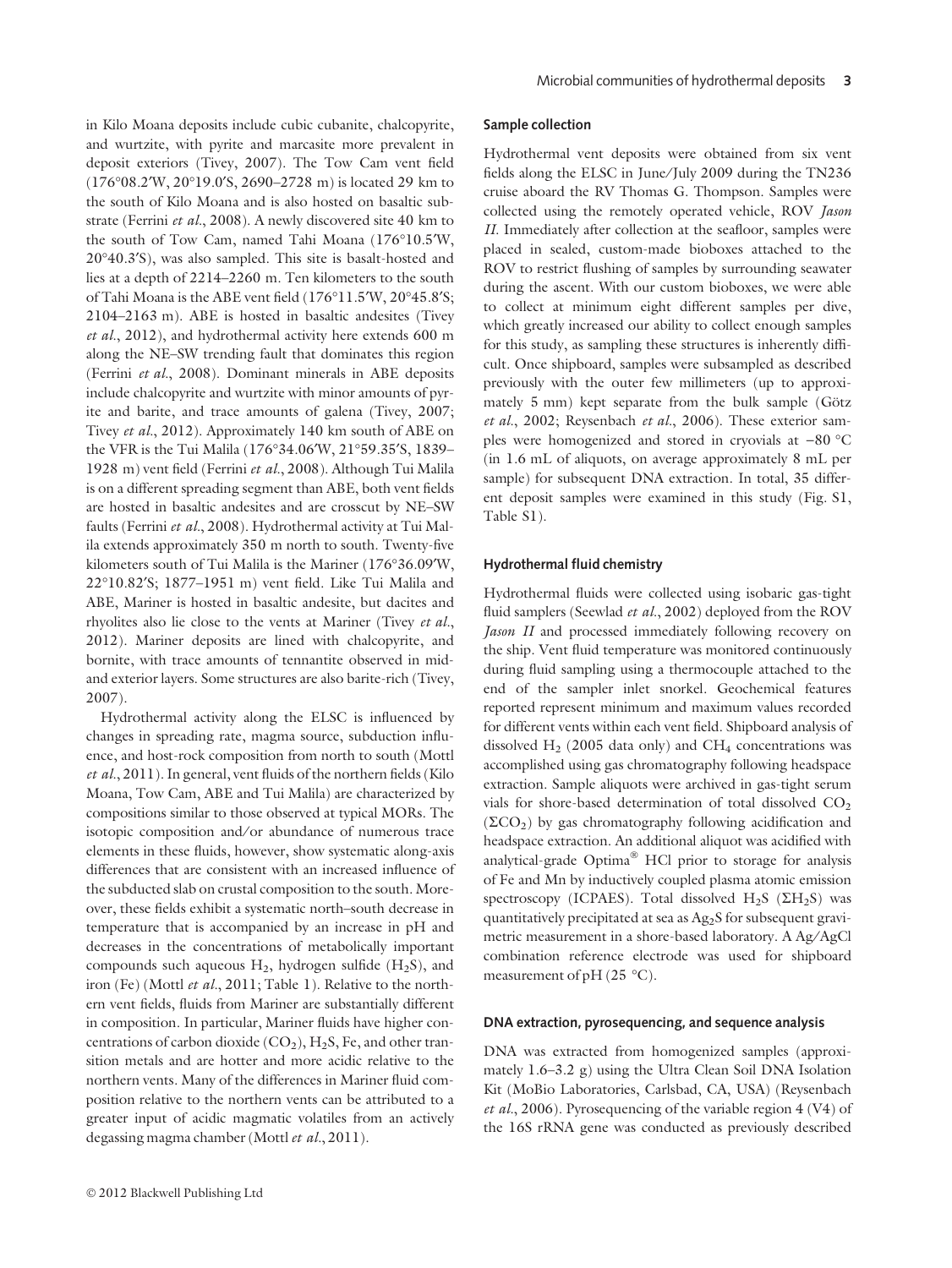Table 1 Range of physicochemical characteristics of end-member hydrothermal fluids from different vent fields along the Eastern Lau Spreading Center measured during different expeditions. Note that not all features were measured for some sampling dates and fluids were not collected from all samples collected during this study

| Feature                      | Kilo Moana    | Tow Cam            | Tahi Moana    | ABE           | Tui Malila    | Mariner                    | Seawater       |
|------------------------------|---------------|--------------------|---------------|---------------|---------------|----------------------------|----------------|
| Temperature (°C)<br>$2004^*$ |               |                    |               |               |               | 179-365                    | $\overline{2}$ |
| $2005^{\dagger}$             | 293-333       | 287-328            |               | 269-309       | 229-312       | 240-363                    |                |
| $2009^{\ddagger}$            | 290-304       | 320                | 286-311       | 297-317       | 284-315       | 338-359                    |                |
| pH                           |               |                    |               |               |               |                            |                |
| 2004<br>2005                 | $2.9 - 4.0$   |                    |               | $4.3 - 4.6$   | $4.2 - 5.7$   | $2.4 - 2.7$<br>$2.5 - 2.7$ | 7.6            |
| 2009                         | $3.9 - 4.1$   | $3.7 - 4.1$<br>3.6 | $3.3 - 3.9$   | $3.9 - 4.0$   | $3.8 - 4.2$   | $2.2 - 2.4$                |                |
|                              |               |                    |               |               |               |                            |                |
| $H_2$ (µmol/kg)<br>2004      |               |                    |               |               |               | 44.9-95.5                  | < 0.001        |
| 2005<br>2009                 | 220-498       | 108-198            |               | $54 - 101$    | $35 - 135$    | 33-179                     |                |
| $H_2S$ (mmol/kg)             |               |                    |               |               |               |                            |                |
| 2004                         |               |                    |               |               |               | $6.9 - 9.0$                | < 0.0001       |
| 2005                         | $5.4 - 6.4$   | $3.7 - 5.2$        |               | $2.6 - 3.6$   | $1.2 - 2.5$   | $4.2 - 9.3$                |                |
| 2009                         | $3.5 - 3.9$   | 4.8                | $3.1 - 4.1$   | $2.8 - 3.9$   | 2.8           | $6.1 - 19$                 |                |
| $CH4$ (µmol/kg)<br>2004      |               |                    |               |               |               | $7.2 - 8.0$                | < 0.001        |
| 2005                         | $28 - 33$     | $44 - 48$          |               | $42 - 57$     | $31 - 43$     | $5.1 - 7.7$                |                |
| 2009                         | $33 - 34$     | 44                 | $35 - 39$     | $38 - 42$     | 39            | $9 - 20$                   |                |
| $CO2$ (mmol/kg)              |               |                    |               |               |               |                            |                |
| 2004                         |               |                    |               |               |               | $41.2 - 71.7$              | 2.3            |
| 2005                         | $7.5 - 8.5$   | $10.5 - 11.5$      |               | $5.1 - 6.9$   | $11.7 - 13.8$ | $32.3 - 71.4$              |                |
| 2009                         | $8.6 - 8.7$   | 9.3                | $6.6 - 7.5$   | $5.3 - 6.9$   | 14            | $40 - 91$                  |                |
| Fe (mmol/kg)<br>2004         |               |                    |               |               |               | $11.1 - 12.8$              | < 0.001        |
| 2005                         | $2.49 - 3.84$ | $0.27 - 0.37$      |               | $0.16 - 0.37$ | $0.14 - 0.26$ | $10.5 - 13.0$              |                |
| 2009                         | $0.53 - 0.59$ | 0.21               | $0.23 - 0.33$ | $0.08 - 0.15$ | $0.15 - 0.18$ | $3.8 - 13.1$               |                |
|                              |               |                    |               |               |               |                            |                |
| Mn (mmol/kg)<br>2004         |               |                    |               |               |               | $4.9 - 6.0$                | < 0.005        |
| 2005                         | $0.51 - 0.73$ | $0.33 - 0.41$      |               | $0.27 - 0.47$ | $0.33 - 0.44$ | $4.9 - 6.3$                |                |
| 2009                         | $0.19 - 0.21$ | 0.33               | $0.30 - 0.73$ | $0.28 - 0.41$ | $0.31 - 0.37$ | $3.9 - 6.3$                |                |
|                              |               |                    |               |               |               |                            |                |

\* From Takai et al. (2008).

<sup>†</sup> From Mottl et al. (2011), except H<sub>2</sub> values.

This study.

(Flores et al., 2011a). Briefly, for amplification of the archaeal 16S rRNA gene, we used a modified 519F primer sequence (Suzuki and Giovannoni, 1996; Flores et al., 2011a) fused to 6- or 8-nucleotide barcode (Cole et al., 2009) and to the 454 FLX sequencing primer A (5¢GCCTCCCTCGCGCCA TCAGxxxxxxCAGYMGCCRCGGKAAHACC, where the x region represents the barcode and the SSU rRNA primer is bold). The reverse primer (5'-GCCTTGCCAGCCCGCTCA GGGACTACNSGGGTMTCTAAT, where the 16S rRNA region is bold) represented a fusion of the 454 FLX sequencing primer B and a modified Arch806R primer (Takai & Horikoshi, 2000; Flores et al., 2011a). Fifty microlitre PCR contained 300 nM of each primer and 20–50 ng template DNA and were performed using Platinum Taq High Fidelity polymerase (Invitrogen, Carlsbad, CA, USA) using the thermal profile 95  $\degree$ C for 2 min followed by 27 cycles of denatur-

ation at 95 °C for 15 s, primer annealing at 53 °C, and extension at 68 °C for 45 s, with final extension of 68 °C for 3 min. Amplification of the bacterial 16S rRNA gene was carried out using as forward primer (560F) barcoded oligonucleotides 5¢GCCTCCCTCGCGCCATCAGxxxxxxAYTGG GYDTAAAGNG3') and a mix of reverse primers (803R) (5¢GCCTTGCCAGCCCGCTCAG:TACCRGGGTHTCT AATCC, :TACCAGAGTATCTAATTC, :CTACDSRGG TMTCTAATC, and :TACNVGGGTATCTAATCC3' in a 6:1:2:12 ratio, respectively), designed to cover most of the Bacteria domain (Cole et al., 2009). The amplification protocol was the same as for Archaea except that the annealing temperature was 55 °C. Amplicons were sequenced using a 454 Life Sciences Genome Sequencer FLX (Roche Diagnostics, Indianapolis, IN, USA) at Oak Ridge National Laboratory, USA.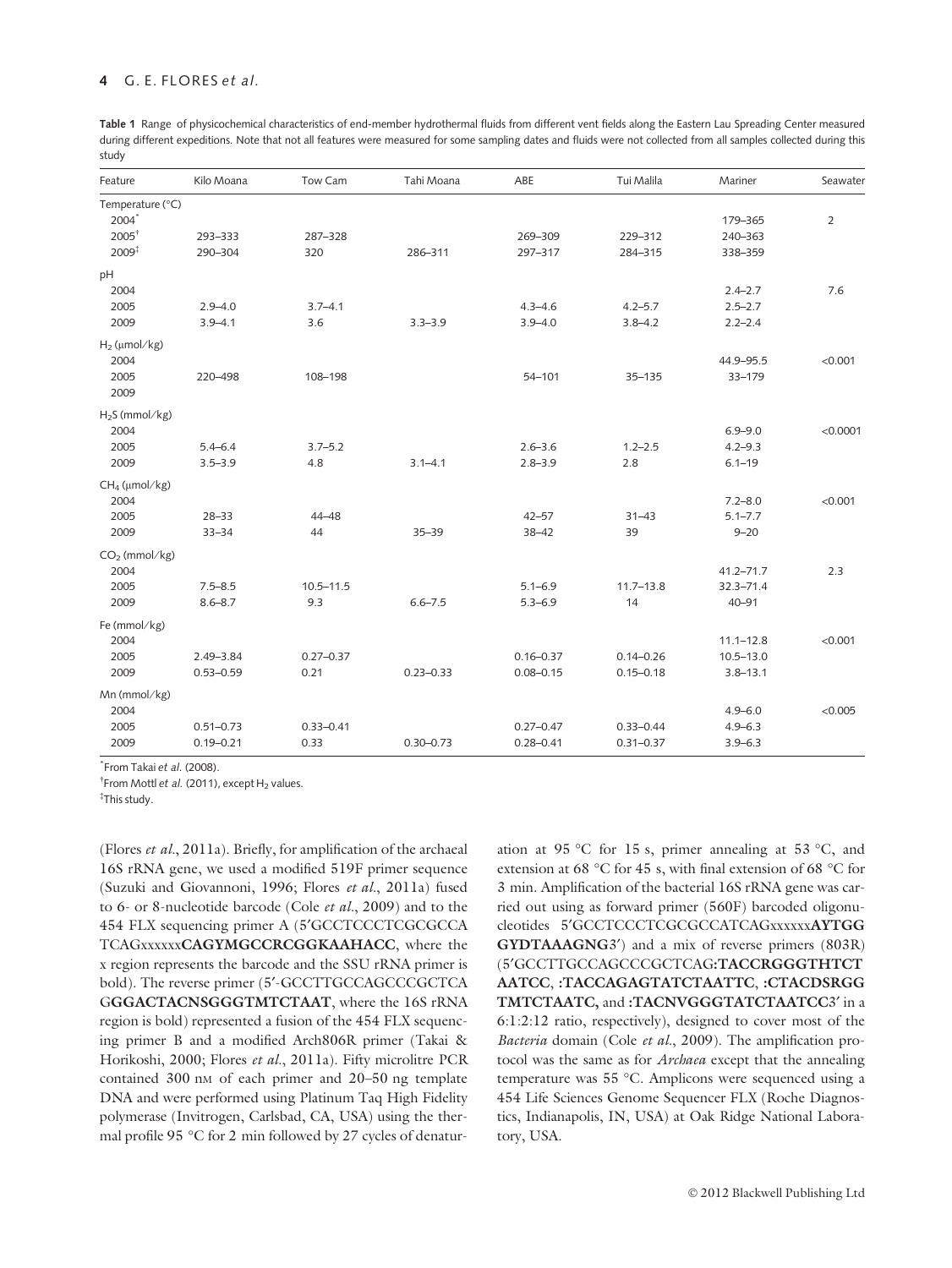Raw sequences were initially processed using the RDP pyrosequencing pipeline (Cole et al., 2009). We discarded sequences that were <200 bp, contained ambiguous nucleotides (n's), had mismatches to both primers and barcode, and with a quality score  $\langle 20 \rangle$  (Flores *et al.*, 2011a). The resulting sequences were filtered using custom Perl scripts (http://alrlab. research.pdx.edu/Aquificales/) to include sequences <275 and 250 bp for Archaea and Bacteria, respectively. After quality filtering, archaeal sequences were, on average, 247 bp in length, while bacterial sequences were 207 bp. Samples Mariner-12, - 37, -38, -39, -58, -59, Kilo Moana-36, Tow Cam-26, -27, and Tahi Moana-52 were sequenced from the 3' end and were reverse complemented before assigning them to corresponding samples based on their barcode matches. Trimmed sequences were then subjected to a pre-classification step using the RDP classifier (Wang et al., 2007) in which unclassified sequences (not Archaea or Bacteria) or sequences classified to the incorrect domain (e.g., Bacteria in the archaeal data set) were removed. Quality sequences were aligned and clustered into operational taxonomic units (OTUs) using the SLP⁄PW-AL pipeline (Huse et al., 2010) at a 97% similarity cutoff. The resulting cluster files were converted to a format suitable for the RDP pipeline to generate rarefaction curves (Colwell & Coddington, 1994) for each sample. Taxonomic classifications were assigned using the RDP classifier (Wang et al., 2007) and manually as described previously (Flores et al., 2011a) for representative sequences of each OTU. Sequence files are available for download through MG-RAST (Meyer et al., 2008) or by contacting the corresponding author.

In addition to the routine denoising efforts described above, the archaeal libraries of four deposits were processed using a recently described AmpliconNoise denoising pipeline (Quince et al., 2011). Comparisons of the denoising results for the four libraries with and without AmpliconNoise are shown in Table S2.

Pyrosequencing data were analyzed using a combination of OTU-based (Bray–Curtis, Sørensen) and phylogeny-based (UniFrac) (Lozupone et al., 2006; Hamady et al., 2010) beta-diversity metrics as previously described (Flores et al., 2011a). Dissimilarity and distance matrices were visualized using non-metric multidimensional scaling (MDS) plots and tested for significance using ANOSIM with PRIMER v6 (Clarke & Gorley, 2006). Mantel tests (Spearman rank correlations) were conducted using the BEST and RELATE functions in PRIMER v6 to find correlations between community dissimilarity (Bray–Curtis), sample location, and fluid geochemistry. As geochemical data were not collected for every vent sample we analyzed, we used vent field averages of  $H_2S$ ,  $CO_2$ ,  $CH_4$ , Fe, and pH measured in 2009 during the same expedition (Table 1) for the correlations. SIMPER analysis was also performed in PRIMER v6 to identity discriminating OTUs between samples. Both the OTU-based and phylogeny-based analyses showed similar results, so only the OTU-based Bray– Curtis results are presented.

# RESULTS

#### Bacterial community composition

A total of 268 542 high-quality partial 16S rRNA gene sequences were generated from 30 hydrothermal vent samples for an average of 8951 sequences per sample (4884–21 728 sequences per sample) (Table S1). From these sequences, 1699 unique OTUs (97% sequence similarity, 79–400 OTUs per sample) were identified with 42% (715) being singleton OTUs (Table S3). The most abundant OTU (20.24% of all sequences) was classified as *Sulfurovum* and was found in all 30 samples. Nitratifractor (4.20%), Desulfobulbus (3.02%), and Hippea (0.47%) were the only other OTUs observed in all samples. Rarefaction analysis (Fig. S2) revealed that more bacterial diversity likely exists for many of the samples surveyed.

With the exception of Kilo Moana-2 and Mariner-12, the majority (>50%) of sequences detected in all the samples were classified as Epsilonproteobacteria (Fig. 2A). Caminibacter, Lebetimonas, Nautilia, Nitratifractor, Nitratiruptor, Sulfurimonas, and Sulfurovum were associated with most samples although the dominant genera varied between samples and by vent field, as in the case of Mariner where Nautilia were more prevalent (Fig. 2A). Other taxa commonly observed included thermophilic and non-thermophilic lineages such as the Alphaproteobacteria, Aquificales, Caldisericia, Chloroflexi, Deferribacteres, Deinococcus/Thermus, Deltaproteobacteria, Firmicutes, Gammaproteobacteria, Thermodesulfobacteria, and Thermotogae (Fig. 2B).

#### Inter-field bacterial community comparisons

Results of a one-way ANOSIM test comparing the bacterial communities from the different vent fields showed that the communities associated with Mariner samples were distinct, with all pairwise comparisons being statistically significant  $(P < 0.05)$  (Table 2). Only one other pairwise comparison (Kilo Moana vs. Tow Cam) was statistically significant  $(R = 0.463, P = 0.029)$ . MDS plots support these observations as communities from Mariner clustered together to the exclusion of deposits from other vent fields, and the communities from Kilo Moana did not overlap with those from Tow Cam (Fig. 3A). Sample location and all of the geochemical characteristics tested  $(H_2S, CO_2, CH_4, Fe, and pH)$  were significantly correlated with the overall Bray–Curtis dissimilarity between vent fields (Table S4). These correlations, however, were no longer significant when communities from the Mariner vent field were removed from the tests, suggesting that the communities at Mariner drive some of these statistical differences. Results of the SIMPER analysis identified several epsilonproteobacterial genera, especially Nautilia, as being the largest contributors of dissimilarity between communities from Mariner and the other vent fields (Table S5). Overall,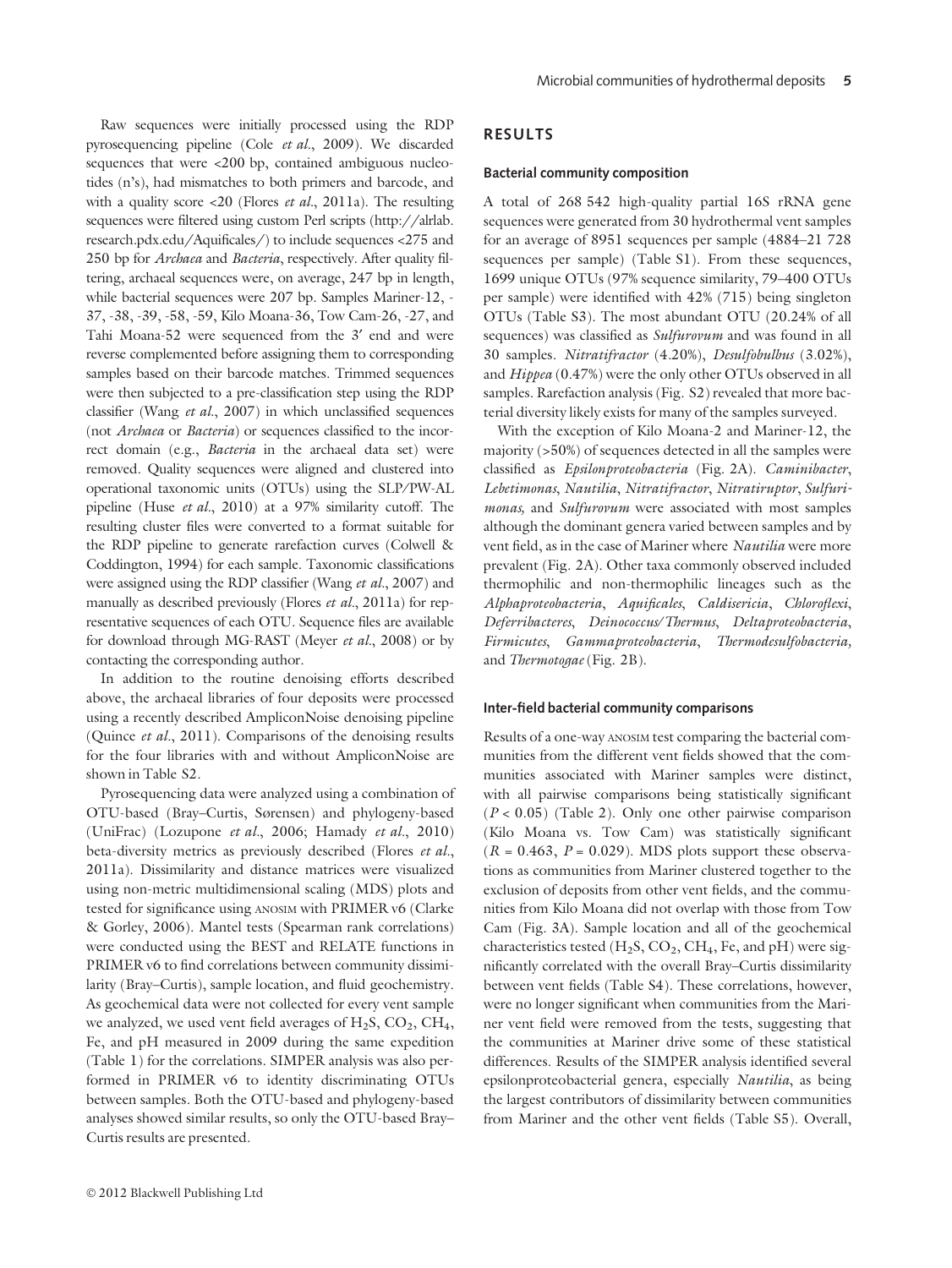

Fig. 2 Relative abundance of epsilonproteobacterial genera (A) and other bacterial taxa (B) observed in hydrothermal vent deposit samples collected from the Eastern Lau Spreading Center. Asterisks denote samples for which no corresponding archaeal data were obtained. Note that the taxa in B are represented by the white bars in A.

these results indicate that the bacterial communities from Mariner are quite different from the other vent fields along the ELSC.

## Archaeal community composition

Analysis of the archaeal communities of 34 vent samples resulted in 104 277 partial 16S rRNA gene sequences (412–

6239 sequences per sample) (Table S1). A total of 656 unique OTUs (97% sequence similarity, 15–242 OTUs per sample) were identified with approximately 17% (114) containing only one sequence (Table S6). The single most abundant OTU (17.6% of all sequences) was classified as Thermofilum and was observed in 28 of 34 samples. The six samples that did not contain this OTU were all from the Mariner vent field. Only one OTU, which was classified as Thermococcus (13.2% of all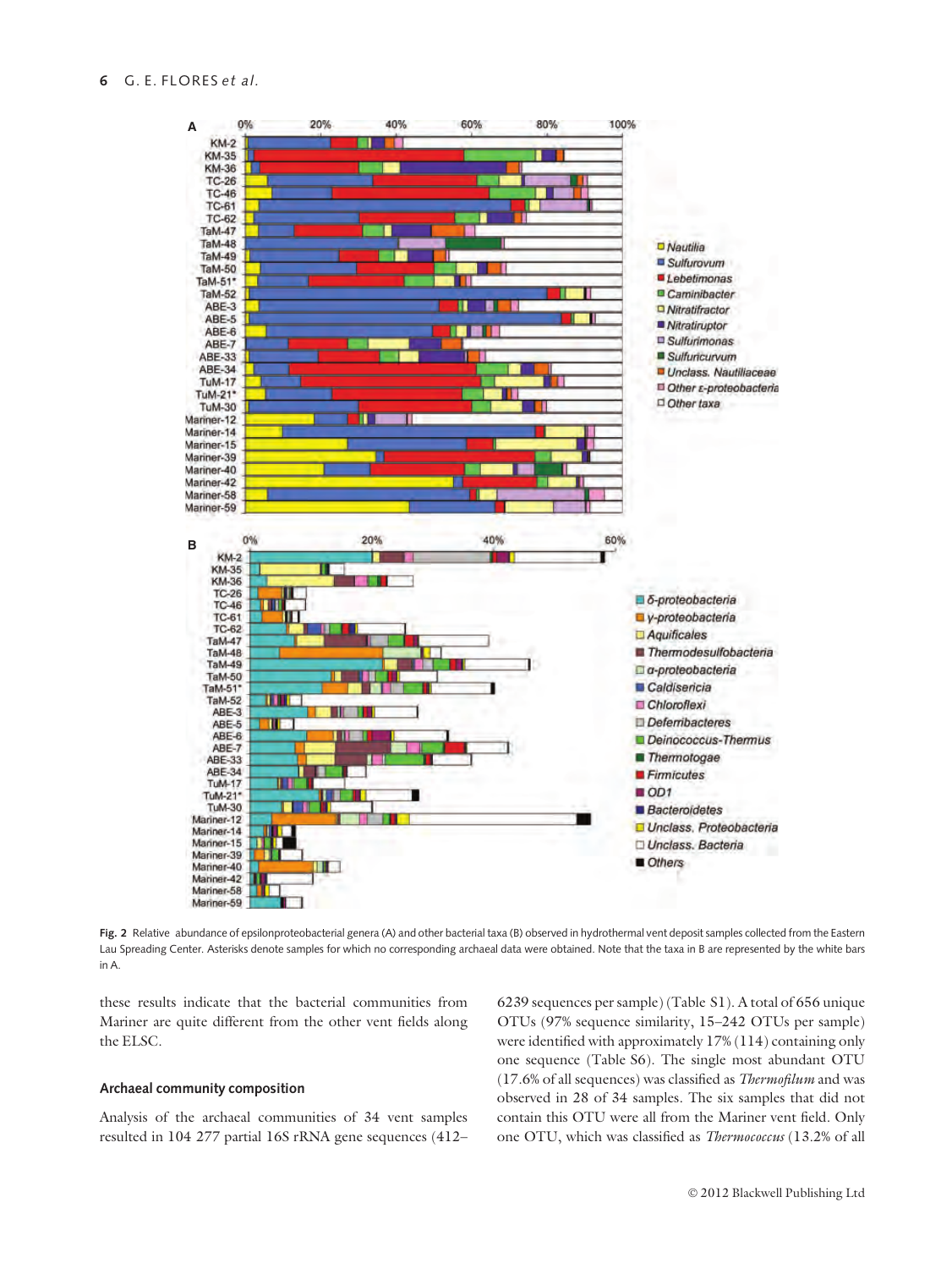Table 2 Results of pairwise comparisons of bacterial communities from different vent fields along the Eastern Lau Spreading Center using the ANOSIM test in Primer v6. R- and P-values (parentheses) are shown for each comparison. Values in bold indicate comparisons that are statistically significant at a P-value < 0.05. Note that R-values range from -1 to 1 with values closer to 1 indicating a high degree of separation between sites

|            | Kilo Moana   | Tow Cam                                                                | Tahi Moana      | ABE           | Tui Malila   |  |  |
|------------|--------------|------------------------------------------------------------------------|-----------------|---------------|--------------|--|--|
| Kilo Moana |              |                                                                        |                 |               |              |  |  |
| Tow Cam    | 0.463(0.029) |                                                                        |                 |               |              |  |  |
| Tahi Moana | 0.204(0.19)  | 0.159(0.148)                                                           |                 |               |              |  |  |
| ABE        | 0.364(0.083) | 0.194(0.114)                                                           | $-0.039(0.645)$ |               |              |  |  |
| Tui Malila | 0.37(0.10)   | 0.537(0.057)                                                           | 0.031(0.405)    | 0.154(0.226)  |              |  |  |
| Mariner    | 0.806(0.006) | 0.381(0.012)                                                           | 0.463(0.001)    | 0.594(0.0007) | 0.411(0.048) |  |  |
| Summary    |              | 6/15 pairwise comparisons are statistically significant ( $P < 0.05$ ) |                 |               |              |  |  |



Fig. 3 Non-metric multidimensional scaling plots (MDS) based on Bray–Curtis dissimilarities of the bacterial (A) and archaeal (B) communities associated with hydrothermal vent deposits from the Eastern Lau Spreading Center. Points closer together on the ordination plot have communities that are more similar.

sequences), was observed in all samples. Archaeal diversity for some of the samples appeared to be captured as some of the rarefaction curves were asymptotic (Fig. S3).

Crenarchaeotal sequences were most abundant in 24 of the 34 samples (Fig. 4A), with members of the Desulfurococcaceae, Thermofilaceae, and Thermoproteaceae prevalent in most samples except those from Mariner. Mariner samples had, on average, a lower proportion of crenarchaeotal sequences than the other vent fields, but did harbor some unique lineages not commonly observed in marine hydrothermal environments (Fig. 4A,B). For example, one deposit from Mariner, Mariner-12, had a significant number of sequences confidently classified as Caldisphaeraceae. In most samples, there were many other crenarchaeotal sequences that could not be classified beyond the class (Thermoprotei) or order (Desulfurococcales and Thermoproteales) (Fig. 4A). Of the ten samples not dominated by *Crenarchaeota*, nine had mostly euryarchaeotal sequences (Thermococcaceae, DHVE2 and Archaeoglobaceae) and one had over 40% nanoarchaeotal sequences. The Thermococcaceae dominated most samples from Mariner (Fig. 4B). Methanogens (Methanocaldococcaceae and Methanococcaceae) were relatively rare in most samples, especially those from Mariner (Fig. 4B). Several unclassified lineages like the DHVE5 and the unclassified

Euryarchaeota A (Flores et al., 2011a) were also detected in many samples (Fig. 4A). The Nanoarchaeota and Korarchaeota were observed in 27 and 24 of the 34 samples, respectively.

#### Inter-field archaeal community comparisons

As was observed with the bacterial ANOSIM test, all pairwise comparisons of Mariner with samples from the other vent fields were statistically significant  $(P < 0.05)$  (Table 3, Fig. 3B). Also like the bacterial communities, the overall Bray–Curtis dissimilarity values were correlated with sample location and select geochemical characteristics of the endmember fluids (Table S4). Iron was the only geochemical factor that was significantly correlated when Mariner samples were removed from the analysis, suggesting that Fe is a key determinant in shaping microbial communities along the ELSC. OTUs classified as Thermococcus, and several crenarchaeotal lineages (e.g., Thermofilum, Thermoproteaceae and Staphylothermus) were helping drive these differences (Table S7). Unlike the bacterial communities, several other pairwise comparisons including all involving samples from ABE and four of the five samples from Kilo Moana were also statistically significant  $(P < 0.05)$  (Table 3). These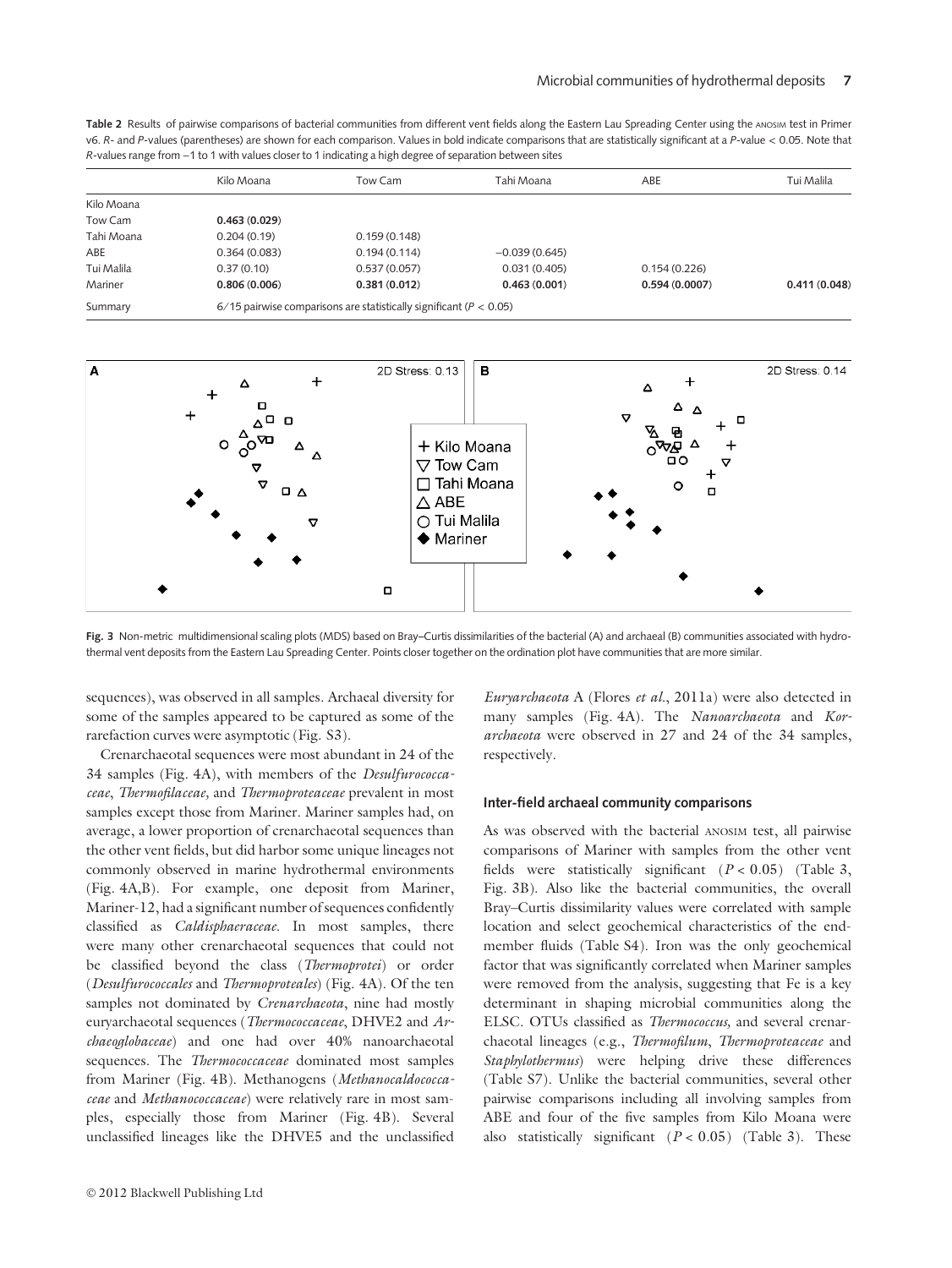

Fig. 4 Relative abundance of archaeal families (A) observed in individual deposit samples and average abundance of discriminating archaeal taxa (B) observed in deposits within individual vent fields along the Eastern Lau Spreading Center. Asterisks in A denote samples for which no corresponding bacterial data were obtained. Error bars in B indicate  $\pm$  1 standard error of the mean (SEM).

differences were in part driven by the high average abundance of Korarchaeota at ABE (Fig. 4B, Table S8) and Nanoarchaeota at Kilo Moana (Fig. 4B, Table S9). However, as little is known about the ecology of these two lineages, it would be misleading to speculate what drives these differences. Overall, these results suggest that the structure of the archaeal communities from the six vent fields, particularly Kilo Moana, ABE, and Mariner, is different from each other.

# **DISCUSSION**

In this study, we used barcoded pyrosequencing of the V4 region of the 16S rRNA gene to describe and compare the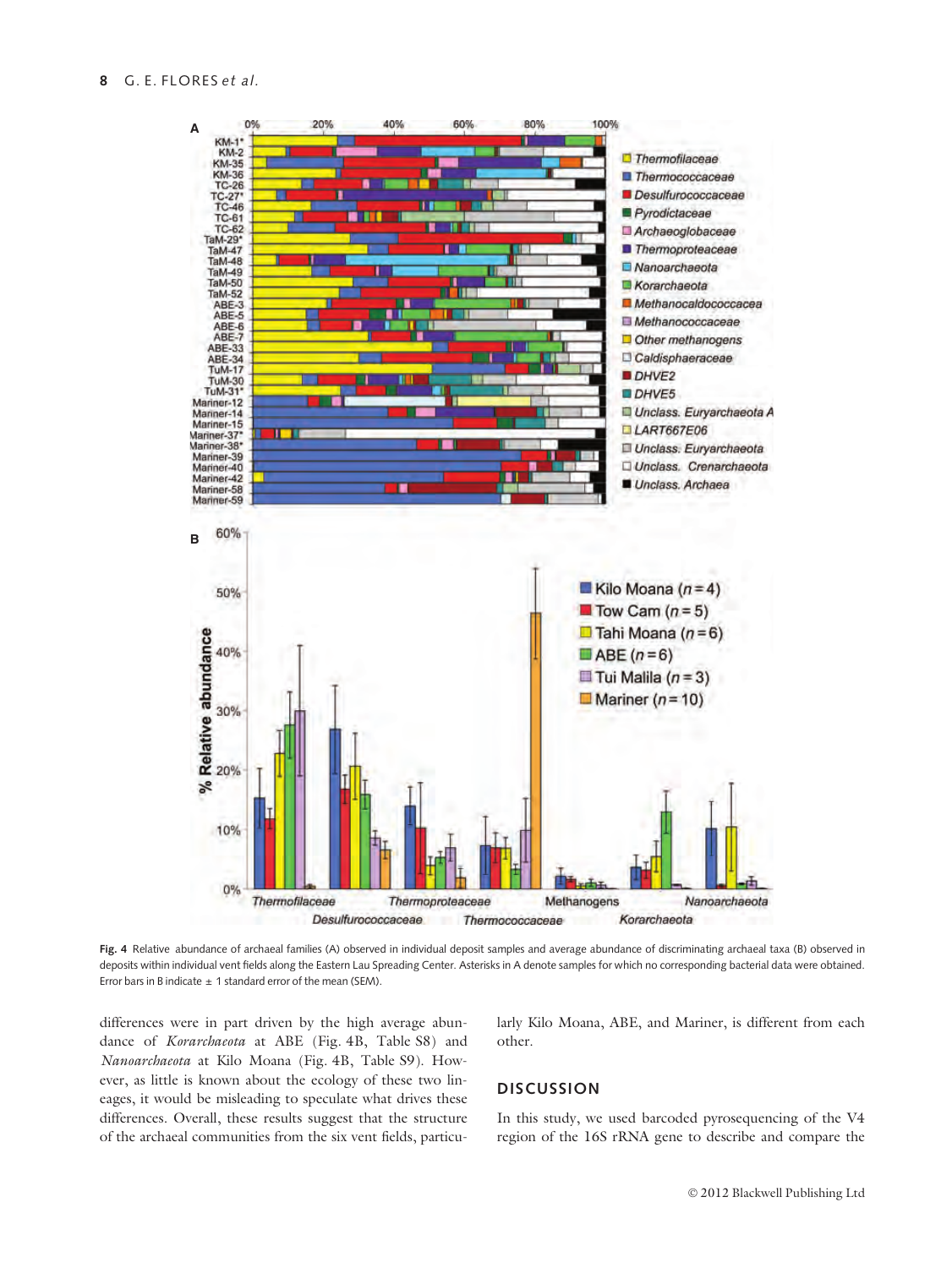| Table 3 Results of pairwise comparisons of archaeal communities from different vent fields along the Eastern Lau Spreading Center using the ANOSIM test in Primer      |
|------------------------------------------------------------------------------------------------------------------------------------------------------------------------|
| v6. R- and P-values (parentheses) are shown for each comparison. Values in bold indicate comparisons that are statistically significant at a P-value < 0.05. Note that |
| R-values range from -1 to 1 with values closer to 1 indicating a high degree of separation between sites                                                               |

|            | Kilo Moana                                                              | Tow Cam      | Tahi Moana    | ABE           | Tui Malila   |  |
|------------|-------------------------------------------------------------------------|--------------|---------------|---------------|--------------|--|
| Kilo Moana |                                                                         |              |               |               |              |  |
| Tow Cam    | 0.444(0.032)                                                            |              |               |               |              |  |
| Tahi Moana | 0.087(0.238)                                                            | 0.077(0.169) |               |               |              |  |
| ABE        | 0.563(0.01)                                                             | 0.416(0.002) | 0.146(0.041)  |               |              |  |
| Tui Malila | 0.463(0.029)                                                            | 0.395(0.071) | 0.179(0.214)  | 0.346(0.048)  |              |  |
| Mariner    | 0.734(0.002)                                                            | 0.591(0.001) | 0.598(0.0001) | 0.699(0.0001) | 0.422(0.045) |  |
| Summary    | 11/15 pairwise comparisons are statistically significant ( $P < 0.05$ ) |              |               |               |              |  |

bacterial and archaeal communities associated with hightemperature vent deposits from six vent fields along the ELSC. Results showed that both the bacterial and archaeal communities from the southernmost Mariner vent field were distinct. The archaeal communities from Kilo Moana and ABE were also found to be different than most other vent fields. Communities were correlated with geographic location of sampling and all geochemical features of the end-member fluids tested (Table S4). These relationships, however, were driven primarily by the unique communities and geochemistry of the Mariner vent field as all but one of the correlations were not significant when Mariner samples were removed from the analysis (Table S4). As many of these geochemical features covary along the ELSC, it was also difficult to identify a single environmental factor that might be driving the structure of these communities. It is important to note that our sampling strategy may have obscured true linkages across all vent fields, as we did not collect end-member fluids from all of the samples we analyzed, forcing us to use within vent field averages for the correlations. In addition, trying to correlate end-member fluid conditions with microbial communities associated with vent deposits is tenuous as the environmental conditions experienced by the communities are typically a mixture of end-member fluids (over  $300^{\circ}$ C) and seawater making scaleappropriate measurements impossible. These conditions can vary depending on fluid flow paths, mixing styles, porosity of deposits, and other factors. Modeling the conditions is one approach that can overcome these challenges, as we showed recently (Flores et al., 2011a). With these caveats in mind, our approach in this study was to use the geochemical data as a framework to interpret the community differences we observed.

#### Bacterial communities

Overall, the taxonomy of the bacterial communities associated with active hydrothermal deposits from the ELSC vents resembled those from other hydrothermal vent sites elsewhere with diverse *Epsilonproteobacteria* dominating most samples. Most of the communities were a mix of mesophilic (Sulfurovum and Nitratifractor) and thermophilic (Lebetimonas,

Caminibacter, and Nautilia) genera, illustrating the steep thermal gradients that exist in vent deposits (Fig. 2). The prevalence of Lebetimonas in most deposits (59 OTUs, 24.21% of all sequences), however, was contrary to our previous observations of bacteria associated with deposits from the MAR where Lebetimonas were far less abundant (Flores et al., 2011a). In a combined analysis of our pyrosequencing data from the MAR and ELSC, the single dominant Lebetimonas OTU of the ELSC (11.03% of all sequences) was not present along the MAR (data not shown). Instead, Caminibacter was the dominant thermophilic genus of Epsilonproteobacteria in most samples from the MAR. While *Caminibacter* were also widespread along the ELSC (5 OTUs, 5.41% of all sequences), they were generally lower in abundance than Lebetimonas. While both of these thermophilic genera belong to the same family (Nautiliaceae) and have moderately acidophilic members able to oxidize  $H_2$  with elemental sulfur, known Caminibacter spp. are also able to use organic carbon sources and nitrate or oxygen as electron acceptors (Alain et al., 2002; Miroshnichenko et al., 2004; Takai et al., 2005; Voordeckers et al., 2005). These differences may allow them to co-occur within vents as we observed along the ELSC and MAR, but do not help to explain why one is more abundant in one vent system over the other. These biogeographical patterns may be more related to neutral processes  $(i.e.,$  dispersal limitation) as others have suggested for Epsilonproteobacteria from diffuse flow vents at underwater seamounts (Huber et al., 2010).

One of the significant differences between vent field bacterial diversity as indicated by SIMPER was the notable shift in the abundance of *Nautilia* at the Mariner vent field (Fig. 2A, Table S5). Of the few cultured isolates, Nautilia are distinguishable from other thermophilic Epsilonproteobacteria like Caminibacter and Lebetimonas, by their ability to oxidize formate (Campbell *et al.*, 2006). Although the concentration of formate in fluids from the ELSC is unknown, formate concentrations in hydrothermal fluids differ as a function of total carbon, the redox state of the fluids, and temperature (Seewald et al., 2006). The  $CO<sub>2</sub>$  concentrations at Mariner are generally three to five times higher than the other vent fields owing to active degassing of a subsurface magma chamber, which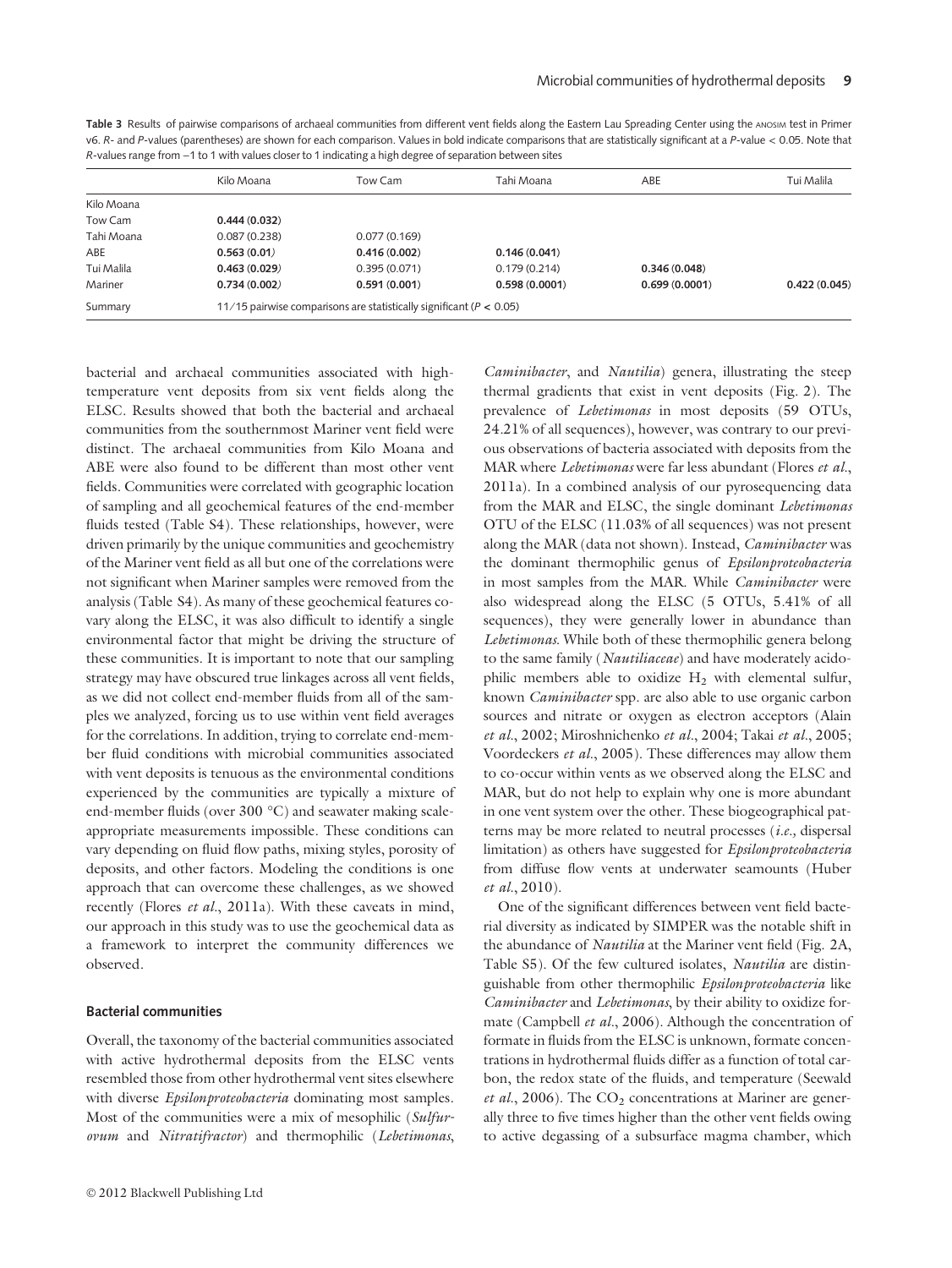also results in more acidic, metal-rich fluids (Table 1) (Mottl et al., 2011). With higher  $CO<sub>2</sub>$  concentrations in the fluids, formate concentrations would also be higher relative to the other vent fields. Formate is also produced biologically by fermentative Archaea like the DHVE2 (Reysenbach et al., 2006), which are also more abundant at Mariner. Thus, although speculative, we hypothesize that the prevalence of Nautilia in the Mariner vent field may be related to the availability of formate. Likewise, several species of Thermococcus, which are also abundant at Mariner (see below), have also recently been found to oxidize formate (Kim et al., 2010). These observations point to the value of this approach for building new hypotheses that can be tested in the future.

In addition to Epsilonproteobacteria, several genera of Deltaproteobacteria were observed in most samples. One genus observed in all samples, albeit at relatively low abundance, was Hippea. Recently, several novel thermoacidophilic Hippea spp. were isolated from globally distributed vent fields (Flores et al., 2011b). While all the end-member fluids that have been measured along the ELSC are acidic (Table 1), acidic habitats are generated in deposits by the conductive cooling of hydrothermal fluids or by diffusion of hydrothermal fluids outwards across the wall of a deposit without mixing of seawater (Tivey, 2004). Just as the presence of mesophilic and thermophilic Epsilonproteobacteria is consistent with the steep temperature gradients in vent deposits, the presence of thermoacidophiles in all deposits highlights the steep pH gradients that exist within these deposits.

#### Archaeal communities

As with the bacterial communities, archaeal taxonomy of the ELSC is generally similar to other deep-sea hydrothermal vent fields with a high diversity of thermophilic Euryarchaeota and Crenarchaeota, and more limited detection of the Korarchaeota and Nanoarchaeota. The abundance of the Crenarchaeota in most deposits (other than Mariner) is somewhat unusual (Fig. 4) as the majority of other 16S rRNA genebased studies of vent deposits have typically recovered a higher proportion of euryarchaeotal sequences (e.g., Takai & Horikoshi, 1999; Takai et al., 2001; Schrenk et al., 2003; Kormas et al., 2006; Voordeckers et al., 2008; Nunoura & Takai, 2009). Generally, we know little about the physiological and metabolic capabilities of many of these Crenarchaeota. For example, there are very few cultivated representatives of the Thermofilaceae and Desulfurococcaceae, and thus, these samples and sites may be an important source for isolating new members of these poorly studied lineages. It is possible that because mesophilic Bacteria are commonly observed in these systems, many of the novel crenarchaeotal lineages could occupy lower-temperature niches. These observations highlight the need for more targeted cultivation efforts or the use of single-cell genomics techniques to help describe some of these novel lineages.

Like the shift seen in the bacterial diversity at the Mariner vent field, archaeal diversity is significantly different from the other ELSC samples studied. One of the OTUs driving these differences belongs to the *Thermococcaceae* (Figs 3 and 4, Table S7). Cultivated members of the Thermococcaceae are generally sulfur-reducing heterotrophs (Reysenbach et al., 2002); however, recent genomic analyses of multiple *Thermo*coccus isolates from different deep-sea hydrothermal environments revealed that several species have the potential to oxidize CO to  $CO<sub>2</sub>$  (carboxydotrophy) (Lee et al., 2008; Zivanovic et al., 2009; Vannier et al., 2011). Several Thermococcus species, including one isolated from Kilo Moana, can also conserve energy through the anaerobic oxidation of formate coupled with  $H_2$  production (Kim et al., 2010). As with the Nautilia discussed above, the abundance of Thermococcaceae at Mariner may be related to the availability and abundance of single-carbon compounds originating from the degassing magma chamber. Mariner fluids have other properties, like increased metal concentrations and lower pH, which may also be influencing the microbial diversity of these deposits. Clearly, further studies are needed to quantitatively evaluate the importance of single-carbon compounds like CO and formate, as well as other geochemical features in the ecology and diversity of deep-sea hydrothermal vent microbes.

Unlike what was observed in the bacterial communities, the archaeal communities from Kilo Moana and ABE were distinct (Table 3). As indicated by SIMPER, the abundance of Korarchaeota at ABE (Table S8) and the abundance of Nanoarchaeota at Kilo Moana (Table S9) were strong drivers of these differences (Fig. 4B). Both of these lineages have previously been detected at deep-sea hydrothermal vents (e.g., Nercessian et al., 2003; Auchtung et al., 2006; McCliment et al., 2006; Flores et al., 2011a), and, although neither has been cultivated in isolation, genomic sequences have been obtained (Elkins et al., 2008; Podar et al., 2008). However, we have too little information about the physiological diversity of these Archaea to speculate what geochemical and physical differences at the different vent fields might be driving these observations.

Recently, we reported on the archaeal diversity associated with the Lucky Strike and Rainbow vent fields along the MAR that have hydrothermal fluids with very low and very high H<sub>2</sub> concentrations, respectively (Lucky Strike 0.025– 0.071 mm  $H_2$  to Rainbow 12.3-16.9 mm  $H_2$ ). Using multiple approaches, methanogens were not detected in samples from Lucky Strike, whereas they were abundant in samples from Rainbow (Flores et al., 2011a). Although other geochemical and physical factors could have influenced these patterns, we hypothesized that  $H_2$  concentrations were too low at Lucky Strike to support a robust methanogen community. Thus, extrapolating these observations to vents along the ELSC, we predicted that given the intermediate  $H_2$  concentrations in ELSC fluids relative to those of Lucky Strike and Rainbow (Table 1), methanogens should be in low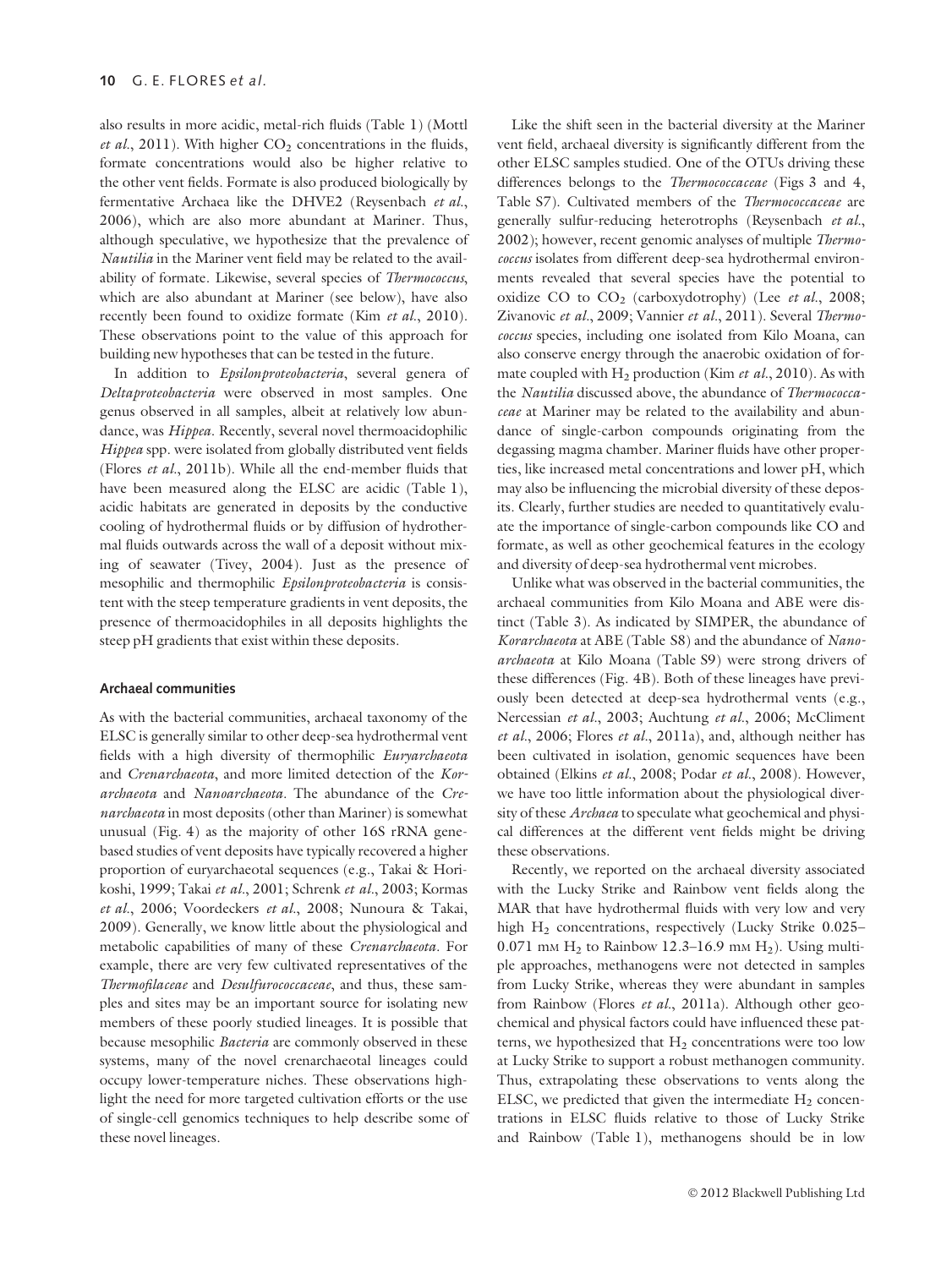abundance at all ELSC vent fields. Indeed, methanogens were low in abundance in samples from the ELSC and were essentially absent from Mariner, the site with the lowest measured  $H<sub>2</sub>$  (0.033–0.179 mm) along the ELSC (Fig. 4B). The relatively low abundance of methanogens (Methanocaldococcaceae and Methanococcaceae) at all ELSC vent fields further supports the importance of  $H_2$  concentrations in structuring the archaeal communities of deep-sea hydrothermal environments (Takai et al., 2006; McCollom, 2007; Perner et al., 2007; Takai & Nakamura, 2010; Flores et al., 2011a; Roussel et al., 2011).

Clear differences in the bacterial and archaeal diversity from deposits within the same vent field were also observed. For example, archaeal communities associated with Mariner-12 were very different from any other deposit (Fig. 4A). Members of the Caldisphaeraceae and Thermoplasmataceae, previously not detected at vents, were observed in this deposit. Known Caldisphaeraceae are thermoacidophilic and have previously only been observed in and cultivated from terrestrial hydrothermal environments (Prokofeva et al., 2000, 2009; Itoh et al., 2003). Likewise, sequences related to the Thermoplasmales LART667E06 (DQ451876) clone, which was first detected in 2005 from the same structure (Reysenbach et al., 2006), may also represent thermoacidophiles. Multiple attempts to culture the Caldisphaeraceae and Thermoplasmales (other than the DHVE2) from these samples (in 2005 and 2009) have thus far been unsuccessful.

In addition to Mariner, the microbial diversity in other vent fields also showed a significant degree of intra-field variability. For example, the Nanoarchaeota were abundant in two samples from Tahi Moana (Tahi Moana-48, Tahi Moana-49), while they were in low relative abundance in the other samples from this vent field. Differences in community diversity associated with samples within a vent field have been attributed to factors such as phase separation of the fluids (Nakagawa et al., 2005b; Nunoura & Takai, 2009). Fluid temperatures from vent fields along the ELSC, other than Mariner, are well below the two-phase boundary, indicating that if phase separation occurred, fluids must have cooled prior to reaching the seafloor (Mottl et al.,  $2011$ ). Therefore, other factors, like fluid mixing styles, deposit mineralogy, and age of the deposit, probably influenced the observed intra-field variability of archaeal communities and should be considered in future studies.

# **CONCLUSION**

The hydrothermal vent deposit bacterial and archaeal communities from six vent fields along the ELSC shared many high-temperature vent lineages such as diverse Epsilonproteobacteria, Desulfurococacceae, and Thermococcaceae. However, although the communities from the vent fields differed from one another, the most significant differences in community structure and composition were observed between deposits collected from the Mariner vent field and all other vent fields.

For example, the genus Nautilia and members of the Thermococcaceae were enriched at Mariner, while the Thermofilaceae were not. Differences in community composition were found to correlate with several geochemical properties of the unique end-member fluids of Mariner (Table 1). However, many of the geochemical features we measured co-vary and point to the unique geologic setting of the Mariner vent field as the driving force behind these relationships. Overall, this study builds on global patterns of biodiversity at vents and points to geochemical and geological influence on some lineages between globally distributed vent fields and within vent fields of the ELSC. Whether primarily niche or neutral processes shape the global differences remains to be determined. Using this same approach to characterize the communities of several more vent fields from geographically and geologically distinct locations as well as collecting more detailed geochemical data including fluid chemistry and deposit mineralogy, will help provide further insights into the role of these non-exclusive factors in shaping deep-sea vent microbial biogeography.

# ACKNOWLEDGMENTS

We thank the crew of the  $R/V$  Thomas G. Thompson and the DSROV Jason II for their assistance in obtaining the samples. We would also like to thank Noah Fierer, Christian Lauber, and Scott Bates for insightful discussion about these results. This research was supported by the United States National Science Foundation (OCE-0728391 and OCE-0937404 to A-L.R., OCE-1038090 to C.G.W., and OCE-1038124 to J.S.S). G.E.F. was also supported by an NSF IGERT fellowship. J.S.S was also supported by a grant from the Deep Ocean Exploration Institute at Woods Hole Oceanographic Institution. M.S., Z.K.Y., and M.P. were sponsored by the Laboratory Directed Research and Development Program of Oak Ridge National Laboratory (ORNL), managed by UT-Battelle, LLC for the US Department of Energy under Contract No. DE-AC05-00OR22725.

## **REFERENCES**

- Alain K, Querellou J, Lesongeur F, Pignet P, Crassous P, Raguenes G, Cueff V, Cambon-Bonavita MA (2002) Caminibacter hydrogeniphilus gen. nov., sp. nov., a novel thermophilic, hydrogen-oxidizing bacterium isolated from an East Pacific Rise hydrothermal vent. International Journal of Systematic and Evolutionary Microbiology 52, 1317–1323.
- Auchtung TA, Takacs-Vesbach CD, Cavanaugh CM (2006) 16S rRNA phylogenetic investigation of the candidate division ''Korarchaeota''. Applied and Environment Microbiology 72, 5077–5082.
- Campbell BJ, Engel AS, Porter ML, Takai K (2006) The versatile epsilon-proteobacteria: key players in sulphidic habitats. Nature Reviews Microbiology 4, 458–468.
- Clarke KR, Gorley RN (2006) PRIMER v6: User manual/tutorial. PRIMER-E, Plymouth, UK.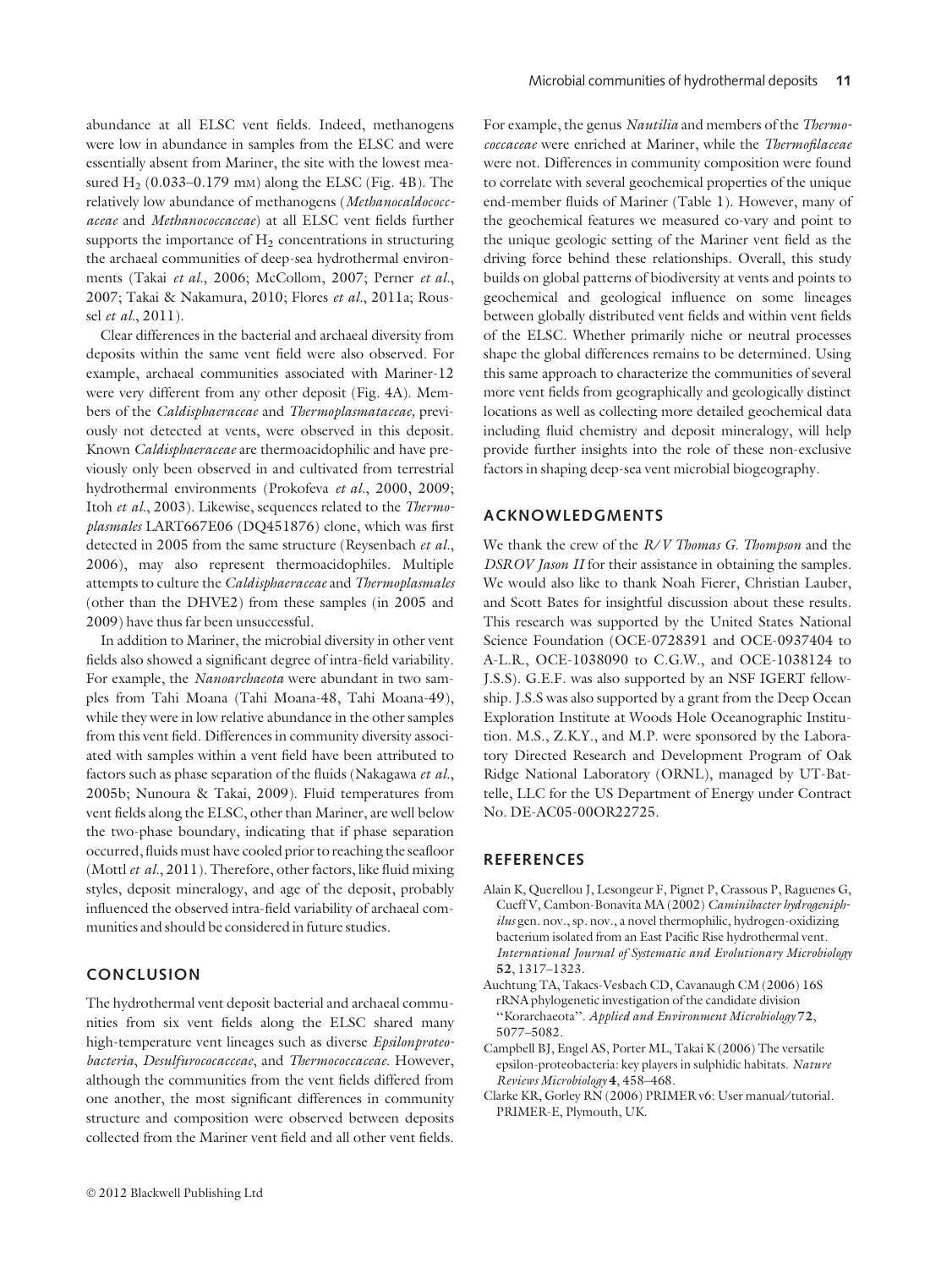# 12 G. E. FLORES et al.

Cole JR, Wang Q, Cardenas E, Fish J, Chai B, Farris RJ, Kulam-Syed-Mohideen AS, McGarrell DM, Marsh T, Garrity GM, Tiedje JM (2009) The Ribosomal Database Project: improved alignments and new tools for rRNA analysis. Nucleic Acids Research 37, D141–D145.

Colwell RK, Coddington JA (1994) Estimating terrestrial biodiversity through extrapolation. Philosophical Transactions of the Royal Society of London. Series B, Biological sciences 345, 101– 118.

Corre E, Reysenbach AL, Prieur D (2001) Epsilon-proteobacterial diversity from a deep-sea hydrothermal vent on the Mid-Atlantic Ridge. FEMS Microbiology Letters 205, 329–335.

Elkins JG, Podar M, Graham DE, Makarova KS, Wolf Y, Randau L, Hedlund BP, Brochier-Armanet C, Kunin V, Anderson I, Lapidus A, Goltsman E, Barry K, Koonin EV, Hugenholtz P, Kyrpides N, Wanner G, Richardson P, Keller M, Stetter KO (2008) A korarchaeal genome reveals insights into the evolution of the Archaea. Proceedings of the National Academy of Sciences of the USA 105, 8102–8107.

Ferrini V, Tivey M, Carbotte S, Martinez F, Roman C (2008) Variable morphologic expression of volcanic, tectonic, and hydrothermal processes at six hydrothermal vent fields in the Lau back-arc basin. Geochemistry Geophysics Geosystems 9, Q07022.

Flores GE, Campbell JH, Kirshtein JD, Meneghin J, Podar M, Steinberg JI, Seewald JS, Tivey MK, Voytek MA, Yang ZK, Reysenbach AL (2011a) Microbial community structure of hydrothermal deposits from geochemically different vent fields along the Mid-Atlantic Ridge. Environmental Microbiology 13, 2158–2171.

Flores GE, Hunter RC, Liu Y, Mets A, Schouten S, Reysenbach AL (2011b) Hippea jasoniae sp. nov. and Hippea alviniae sp. nov., thermoacidophilic Deltaproteobacteria isolated from deep-sea hydrothermal vent deposits. International Journal of Systematic and Evolutionary Microbiology doi:10.1099/ijs.0.033001-0.

Gamo T, Ishibashi J, Tsunogai U, Okamura K, Chiba H (2006) Unique geochemistry of submarine hydrothermal fluids from arc-back-arc settings of the western Pacific. In Back-Arc Spreading Systems: Geological, Biological, Chemical, and Physical Interactions (eds Christie DM, Fisher CR, Lee S-M, Givens S), American Geophysical Union, Washington, DC, 147–161.

Götz D, Banta A, Beveridge TJ, Rushdi AI, Simoneit BR, Reysenbach AL (2002) Persephonella marina gen. nov., sp. nov. and Persephonella guaymasensis sp. nov., two novel, thermophilic, hydrogen-oxidizing microaerophiles from deep-sea hydrothermal vents. International Journal of Systematic and Evolutionary Microbiology 52, 1349–1359.

Hamady M, Lozupone C, Knight R (2010) Fast UniFrac: facilitating high-throughput phylogenetic analyses of microbial communities including analysis of pyrosequencing and PhyloChip data. ISME Journal 4, 17–27.

Huber JA, Cantin HV, Huse SM, Welch DB, Sogin ML, Butterfield DA (2010) Isolated communities of Epsilonproteobacteria in hydrothermal vent fluids of the Mariana Arc seamounts. FEMS Microbiology Ecology 73, 538–549.

Huse S, Welch D, Morrison H, Sogin M (2010) Ironing out the wrinkles in the rare biosphere through improved OTU clustering. Environmental Microbiology 12, 1889–1898.

Imachi H, Sakai S, Hirayama H, Nakagawa S, Nunoura T, Takai K, Horikoshi K (2008) Exilispira thermophila gen. nov., sp. nov., an anaerobic, thermophilic spirochaete isolated from a deep-sea hydrothermal vent chimney. International Journal of Systematic and Evolutionary Microbiology 58, 2258–2265.

Inagaki F, Takai K, Kobayashi H, Nealson KH, Horikoshi K (2003) Sulfurimonas autotrophica gen. nov., sp. nov., a novel sulfur-oxidizing epsilon-proteobacterium isolated from hydrothermal sediments in the Mid-Okinawa Trough. International Journal of Systematic and Evolutionary Microbiology 53, 1801–1805.

Inagaki F, Takai K, Nealson KH, Horikoshi K (2004) Sulfurovum lithotrophicum gen. nov., sp. nov., a novel sulfur-oxidizing chemolithoautotroph within the epsilon-Proteobacteria isolated from Okinawa Trough hydrothermal sediments. International Journal of Systematic and Evolutionary Microbiology 54, 1477–1482.

Itoh T, Suzuki K, Sanchez P, Nakase T (2003) Caldisphaera lagunensis gen. nov., sp. nov., a novel thermoacidophilic crenarchaeote isolated from a hot spring at Mt Maquiling, Philippines. International Journal of Systematic and Evolutionary Microbiology 53, 1149– 1154.

Kato S, Takano Y, Kakegawa T, Oba H, Inoue K, Kobayashi C, Utsumi M, Marumo K, Kobayashi K, Ito Y, Ishibashi J, Yamagishi A (2010) Biogeography and biodiversity in sulfide structures of active and inactive vents at deep-sea hydrothermal fields of the Southern Mariana Trough. Applied and Environment Microbiology 76, 2968–2979.

Kim YJ, Lee HS, Kim ES, Bae SS, Lim JK, Matsumi R, Lebedinsky AV, Sokolova TG, Kozhevnikova DA, Cha SS (2010) Formate-driven growth coupled with  $H_2$  production. Nature 467, 352–355.

Kormas KA, Tivey MK, Von Damm K, Teske A (2006) Bacterial and archaeal phylotypes associated with distinct mineralogical layers of a white smoker spire from a deep-sea hydrothermal vent site (9 degrees N, East Pacific Rise). Environmental Microbiology 8, 909–920.

Lee HS, Kang SG, Bae SS, Lim JK, Cho Y, Kim YJ, Jeon JH, Cha SS, Kwon KK, Kim HT  $(2008)$  The complete genome sequence of *Ther*mococcus onnurineus NA1 reveals a mixed heterotrophic and carboxydotrophic metabolism. Journal of Bacteriology 190, 7491-7499.

Lozupone C, Hamady M, Knight R (2006) UniFrac – an online tool for comparing microbial community diversity in a phylogenetic context. BMC Bioinformatics 7, 371.

Martinez F, Taylor B, Baker ET, Resing JA, Walker SL (2006) Opposing trends in crustal thickness and spreading rate along the back-arc Eastern Lau Spreading Center: implications for controls on ridge morphology, faulting, and hydrothermal activity. Earth and Planetary Science Letters 245, 655–672.

Martinez F, Okino K, Ohara Y, Reysenbach AL, Goffredi SK (2007) Back-arc basins. Oceanography 20, 116–127.

McCliment EA, Voglesonger KM, O'Day PA, Dunn EE, Holloway JR, Cary SC (2006) Colonization of nascent, deep-sea hydrothermal vents by a novel Archaeal and Nanoarchaeal assemblage. Environmental Microbiology 8, 114–125.

McCollom TM (2007) Geochemical constraints on sources of metabolic energy for chemolithoautotrophy in ultramafic-hosted deepsea hydrothermal systems. Astrobiology 7, 933–950.

Meyer F, Paarmann D, D'Souza M, Olson R, Glass EM, Kubal M, Paczian T, Rodriguez A, Stevens R, Wilke A, Wilkening J, Edwards RA (2008) The metagenomics RAST serve - a public resource for the automatic phylogenetic and functional analysis of metagenomes. BMC Bioinformatics 9, 386.

Miroshnichenko ML, L'Haridon S, Schumann P, Spring S, Bonch-Osmolovskaya EA, Jeanthon C, Stackebrandt E (2004) Caminibacter profundus sp. nov., a novel thermophile of Nautiliales ord. nov. within the class 'Epsilonproteobacteria', isolated from a deepsea hydrothermal vent. International Journal of Systematic and Evolutionary Microbiology 54, 41–45.

Mottl M, Seewald J, Wheat C, Tivey M, Michael P, Proskurowski G, McCollom TM, Reeves E, Sharkey J, You CF (2011) Chemistry of hot springs along the Eastern Lau Spreading Center. Geochimica et Cosmochimica Acta 75, 1013–1038.

Nakagawa S, Inagaki F, Takai K, Horikoshi K, Sako Y (2005a) Thioreductor micantisoli gen. nov., sp. nov., a novel mesophilic,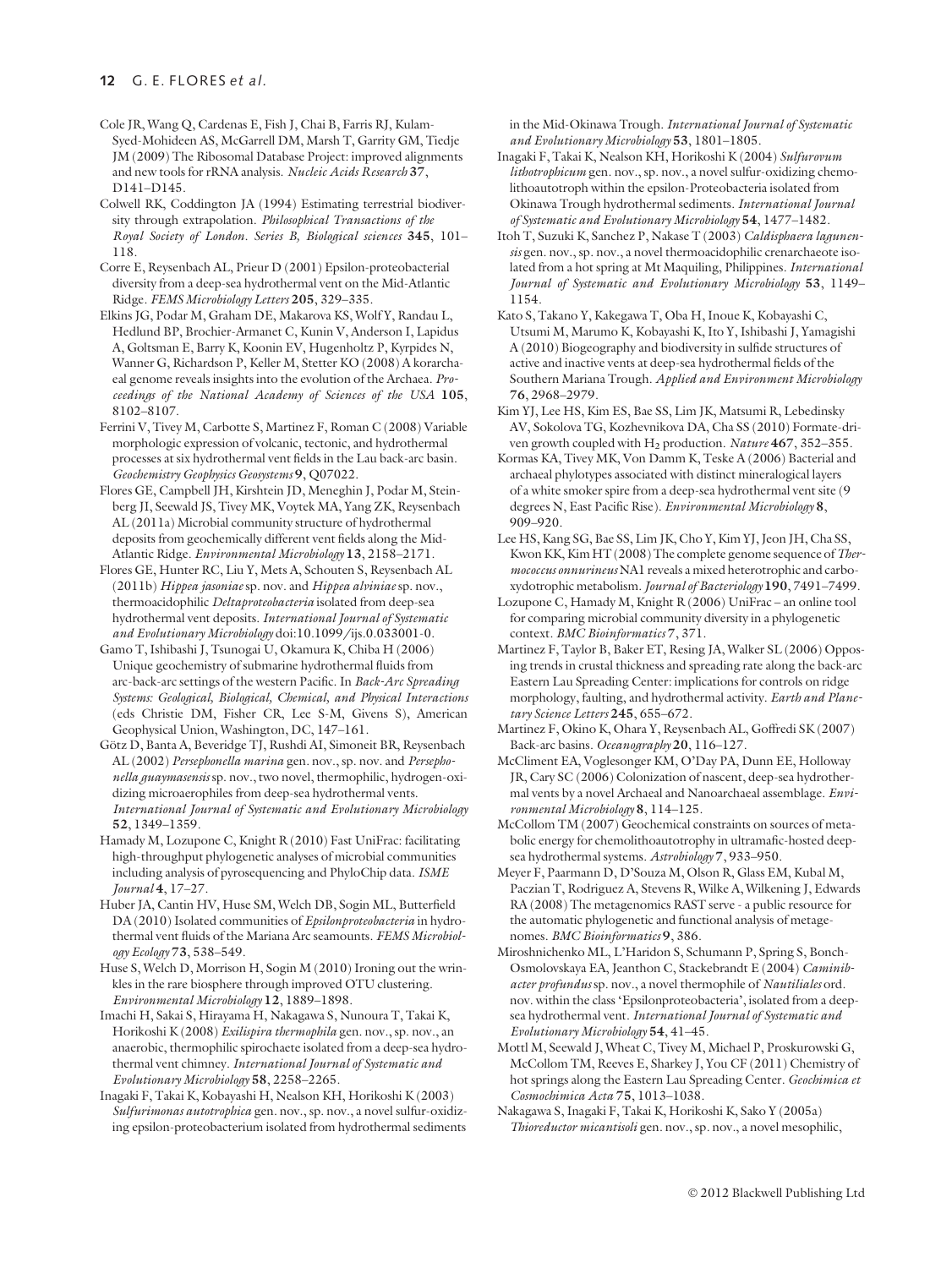sulfur-reducing chemolithoautotroph within the epsilon-Proteobacteria isolated from hydrothermal sediments in the Mid-Okinawa Trough. International Journal of Systematic and Evolutionary Microbiology 55, 599-605.

Nakagawa S, Takai K, Inagaki F, Chiba H, Ishibashi J, Kataoka S, Hirayama H, Nunoura T, Horikoshi K, Sako Y (2005b) Variability in microbial community and venting chemistry in a sedimenthosted backarc hydrothermal system: Impacts of subseafloor phase-separation. FEMS Microbiology Ecology 54, 141-155.

Nakagawa S, Takai K, Inagaki F, Horikoshi K, Sako Y (2005c) Nitratiruptor tergarcus gen. nov., sp. nov. and Nitratifractor salsuginis gen. nov., sp. nov., nitrate-reducing chemolithoautotrophs of the epsilon-Proteobacteria isolated from a deep-sea hydrothermal system in the Mid-Okinawa Trough. International Journal of Systematic and Evolutionary Microbiology 55, 925–933.

Nercessian O, Reysenbach AL, Prieur D, Jeanthon C (2003) Archaeal diversity associated with in situ samplers deployed on hydrothermal vents on the East Pacific Rise (13 degrees N). Environmental Microbiology 5, 492-502.

Nunoura T, Takai K (2009) Comparison of microbial communities associated with phase-separation-induced hydrothermal fluids at the Yonaguni Knoll IV hydrothermal field, the Southern Okinawa Trough. FEMS Microbiology Ecology 67, 351–370.

Page A, Tivey MK, Stakes DS, Reysenbach AL (2008) Temporal and spatial archaeal colonization of hydrothermal vent deposits. Environmental Microbiology 10, 874–884.

Perner M, Kuever J, Seifert R, Pape T, Koschinsky A, Schmidt K, Strauss H, Imhoff JF (2007) The influence of ultramafic rocks on microbial communities at the Logatchev hydrothermal field, located 15 degrees N on the Mid-Atlantic Ridge. FEMS Microbiology Ecology 61, 97–109.

Podar M, Anderson I, Makarova KS, Elkins JG, Ivanova N, Wall MA, Lykidis A, Mavromatis K, Sun H, Hudson ME, Chen W, Deciu C, Hutchison D, Eads JR, Anderson A, Fernandes F, Szeto E, Lapidus A, Kyrpides NC, Saier MH Jr, Richardson PM, Rachel R, Huber H, Eisen JA, Koonin EV, Keller M, Stetter KO (2008) A genomic analysis of the archaeal system Ignicoccus hospitalis-Nanoarchaeum equitans. Genome Biology 9, R158.

Prokofeva M, Miroshnichenko M, Kostrikina N, Chernyh N, Kuznetsov B, Tourova T, Bonch-Osmolovskaya EA (2000) Acidilobus aceticus gen. nov., sp. nov., a novel anaerobic thermoacidophilic archaeon from continental hot vents in Kamchatka. International Journal of Systematic and Evolutionary Microbiology 50, 2001.

Prokofeva MI, Kostrikina NA, Kolganova TV, Tourova TP, Lysenko AM, Lebedinsky AV, Bonch-Osmolovskaya EA (2009) Isolation of the anaerobic thermoacidophilic crenarchaeote Acidilobus saccharovorans sp. nov. and proposal of Acidilobales ord. nov., including Acidilobaceae fam. nov. and Caldisphaeraceae fam. nov. International Journal of Systematic and Evolutionary Microbiology 59, 3116–3122.

Quince C, Lanzen A, Davenport R, Turnbaugh P (2011) Removing Noise From Pyrosequenced Amplicons. BMC Bioinformatics 12, 38.

Reysenbach AL, Longnecker K, Kirshtein J (2000) Novel bacterial and archaeal lineages from an in situ growth chamber deployed at a Mid-Atlantic Ridge hydrothermal vent. Applied and Environment Microbiology 66, 3798–3806.

Reysenbach AL, Götz D, Yernool D (2002) Microbial diversity of marine and terrestrial thermal springs. In Biodiversity of Microbial Life (eds Staley JT, Reysenbach AL), Wiley-Liss Inc, New York, 345–421.

Reysenbach AL, Liu Y, Banta AB, Beveridge TJ, Kirshtein JD, Schouten S, Tivey MK, Von Damm KL, Voytek MA (2006) A ubiquitous thermoacidophilic archaeon from deep-sea hydrothermal vents. Nature 442, 444-447.

Roussel EG, Konn C, Charlou JL, Donval JP, Fouquet Y, Querellou J, Prieur D, Cambon Bonavita MA (2011) Comparison of microbial communities associated with three Atlantic ultramafic hydrothermal systems. FEMS Microbiology Ecology 77, 647–665.

Schrenk MO, Kelley DS, Delaney JR, Baross JA (2003) Incidence and diversity of microorganisms within the walls of an active deep-sea sulfide chimney. Applied and Environment Microbiology 69, 3580-3592.

Seewald JS, Zolotov MY, McCollom T (2006) Experimental investigation of single carbon compounds under hydrothermal conditions. Geochimica et Cosmochimica Acta 70, 446–460.

Seewlad JS, Doherty KW, Hammar TR, Liberatore SP (2002) A new gas-tight isobaric sampler for hydrothermal fluids. Deep-Sea Research 49, 189–196.

Suzuki MT, Giovanonni SJ (1996) Bias caused by template annealing in the amplification of mixtures of 16S rRNA genes by PCR. Applied and Environmental Microbiology 62, 625–630.

Takai K, Horikoshi K (1999) Genetic diversity of archaea in deep-sea hydrothermal vent environments. Genetics 152, 1285–1297.

Takai K, Horikoshi K (2000) Thermosipho japonicus sp. nov., an extremely thermophilic bacterium isolated from a deep-sea hydrothermal vent in Japan. Extremophiles 4, 9–17.

Takai K, Nakamura K (2010) Compositional, physiological and metabolic variability in microbial communities associated with geochemically diverse, deep-sea hydrothermal vent fluids. In Geomicrobiology: Molecular and Environmental Perspective (eds Barton LL, Mandl M, Loy A). Springer, the Netherlands, pp. 251– 283.

Takai K, Sugai A, Itoh T, Horikoshi K (2000) Palaeococcus ferrophilus gen. nov., sp. nov., a barophilic, hyperthermophilic archaeon from a deep-sea hydrothermal vent chimney. International Journal of Systematic and Evolutionary Microbiology 50(Pt 2), 489–500.

Takai K, Komatsu T, Inagaki F, Horikoshi K (2001) Distribution of archaea in a black smoker chimney structure. Applied and Environment Microbiology 67, 3618–3629.

Takai K, Inoue A, Horikoshi K (2002) Methanothermococcus okinawensis sp. nov., a thermophilic, methane-producing archaeon isolated from a Western Pacific deep-sea hydrothermal vent system. International Journal of Systematic and Evolutionary Microbiology 52, 1089–1095.

Takai K, Inagaki F, Nakagawa S, Hirayama H, Nunoura T, Sako Y, Nealson KH, Horikoshi K (2003) Isolation and phylogenetic diversity of members of previously uncultivated epsilon-Proteobacteria in deep-sea hydrothermal fields. FEMS Microbiology Letters 218, 167–174.

Takai K, Hirayama H, Nakagawa T, Suzuki Y, Nealson KH, Horikoshi K (2004) Thiomicrospira thermophila sp. nov., a novel microaerobic, thermotolerant, sulfur-oxidizing chemolithomixotroph isolated from a deep-sea hydrothermal fumarole in the TOTO caldera, Mariana Arc, Western Pacific. International Journal of Systematic and Evolutionary Microbiology 54, 2325–2333.

Takai K, Hirayama H, Nakagawa T, Suzuki Y, Nealson KH, Horikoshi K (2005) Lebetimonas acidiphila gen. nov., sp. nov., a novel thermophilic, acidophilic, hydrogen-oxidizing chemolithoautotroph within the 'Epsilonproteobacteria', isolated from a deep-sea hydrothermal fumarole in the Mariana Arc. International Journal of Systematic and Evolutionary Microbiology 55, 183–189.

Takai K, Nakamura K, Suzuki K, Inagaki F, Nealson K, Kumagai H (2006) Ultramafics-Hydrothermalism-Hydrogenesis-HyperSLiME (UltraH3) linkage: a key insight into early microbial ecosystem in the Archean deep-sea hydrothermal systems. Paleontological Research 10, 269–282.